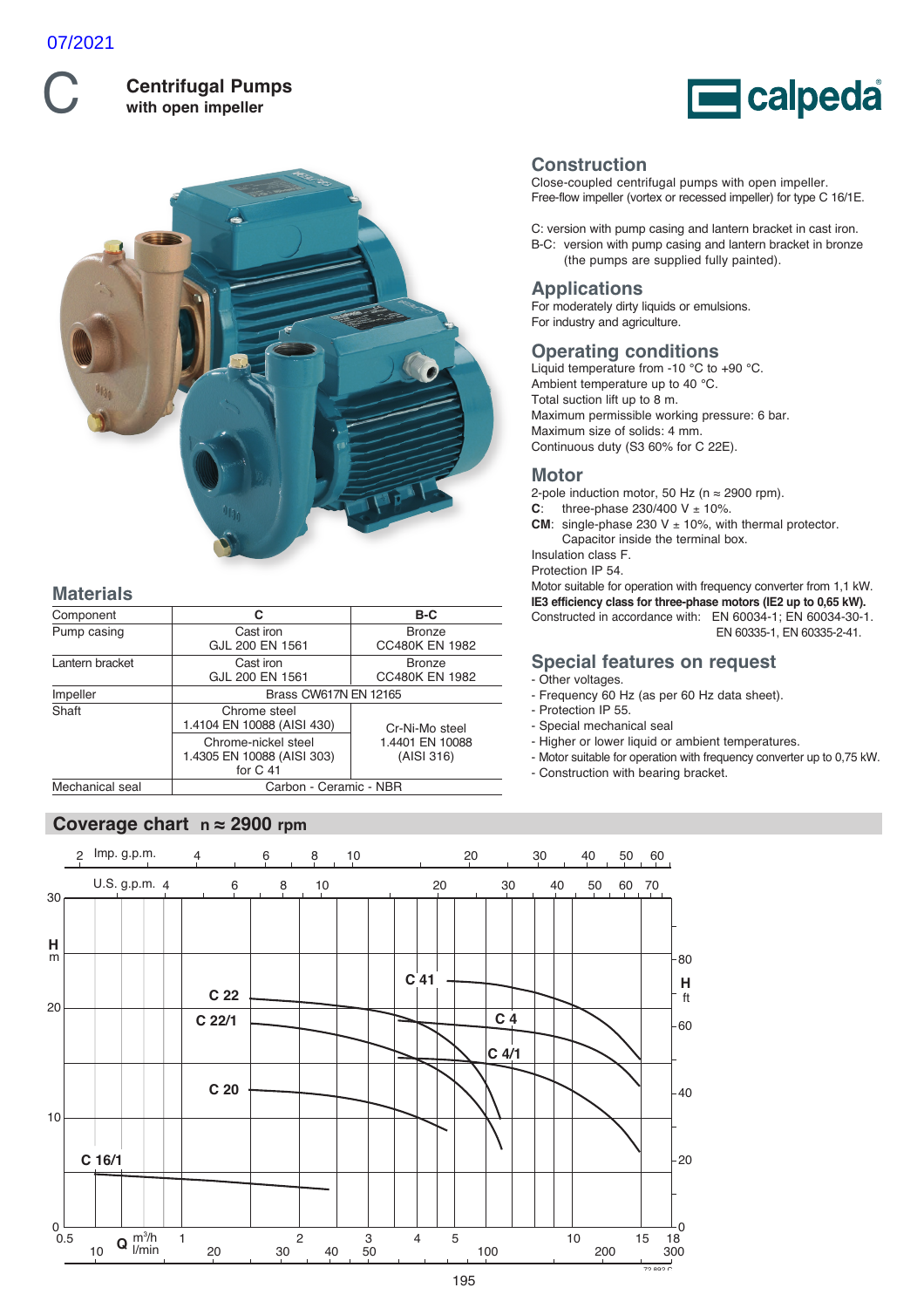

# **Performance n ≈ 2900 rpm**

| $3 \sim$                    |            | 230V 400V<br>$1 \sim$ |                                      | 230V       | P <sub>1</sub> | P <sub>2</sub> |             | Q<br>$m^3/h$ | 0,6             | 0,9 | 1,2 | 1,5  | 1,8         | 2,4  | 3  | 3,6       | 4,8 | 6                    | 6,6 | 8,4                                       |      | $9,6$   10,8 | 12         | 13,2 | 15             |
|-----------------------------|------------|-----------------------|--------------------------------------|------------|----------------|----------------|-------------|--------------|-----------------|-----|-----|------|-------------|------|----|-----------|-----|----------------------|-----|-------------------------------------------|------|--------------|------------|------|----------------|
|                             | A          | A                     |                                      | A          | kW             | kW             | HP          | l/min        | 10 <sup>1</sup> | 15  | 20  | 25   | 30          | 40   | 50 | 60        | 80  | 100                  |     | 110 140                                   | 160  |              | 180   200  | 220  | 250            |
| C 16/1E<br>B-C 16/1E        | 1,7        |                       | <b>CM 16/1E</b><br><b>B-CM 16/1E</b> | 1,2        | 0,16           | 0,15           | 0,2         |              | 5               | 4,7 | 4,4 | 4,2  | 4           | 3,6  |    |           |     |                      |     |                                           |      |              |            |      |                |
| C 20E<br><b>B-C 20/A</b>    | 1,9<br>2,3 | 1,1<br>1,3            | <b>CM 20E</b><br><b>B-CM 20/A</b>    | 2,5<br>2.8 | 0,4            | 0,25<br>0,37   | 0,34<br>0,5 |              |                 |     |     |      | $12,3$ 12,2 | 12   |    | 11,5 10,8 | 9   |                      |     |                                           |      |              |            |      |                |
| C 22/1/A<br>B- C 22/1/A     | 2,4<br>2,3 | 1,4<br>1,3            | <b>CM 22/1E</b><br>B- CM 22/1/A      | 3<br>3,6   | 0,8            | 0,45           | 0,6         |              |                 |     |     | 18   | 18          | 17,5 | 17 | 16        | 14  | 10 <sup>°</sup>      | 7,5 |                                           |      |              |            |      |                |
| C 22E<br><b>B-C 22/A</b>    | 3          | 1,7                   | <b>CM 22E</b><br><b>B- CM 22/A</b>   | 3,5<br>4,5 | 0,9            | 0,55           | 0,75        | н<br>m       |                 |     |     | 20,5 | 20          | 20   | 19 | 18,5 16,5 |     | 14                   | 12  |                                           |      |              |            |      |                |
| $C$ 4/1/A                   | 3          | 1,7                   | <b>CM 4/1/A</b>                      | 4,5        | 0,91           | 0,55           | 0,75        |              |                 |     |     |      |             |      |    |           |     | $15,6$   15,4   15,2 | 15  | 14                                        | 13,1 | 12           | $10,8$ 9.5 |      | $\overline{7}$ |
| $C$ 4/B<br>B-C 41/1E        | 3,7<br>4   | 2,2<br>2.3            | <b>CM 4/A</b><br><b>B-CM 41/1E</b>   | 5,7<br>5,8 | 1,2            | 0,75           |             |              |                 |     |     |      |             |      |    | 19        |     |                      |     | $18,8$   18,5   18,3   17,7   17,4   16,8 |      |              | 16         | 15   | 13             |
| $C$ 41/A<br><b>B-C 41/A</b> | 4,7        | 2,7                   | <b>CM 41E</b><br><b>B-CM 41E</b>     | 7,4        | 1,6            | 1,1            | 1,5         |              |                 |     |     |      |             |      |    |           |     |                      |     | 22,4 22,3 22,2 21,5                       | 21   | 20,5 19,5    |            | 18   | 15,5           |

P1 Maximum power input.

P2 Rated motor power output.

**H** Total head in m. B-C, B-CM = Bronze construction.

 $p =$  Density 1000 kg/m<sup>3</sup>. Tolerances according to UNI EN ISO 9906:2012

υ = Kinematic viscosity max 20 mm2 /sec.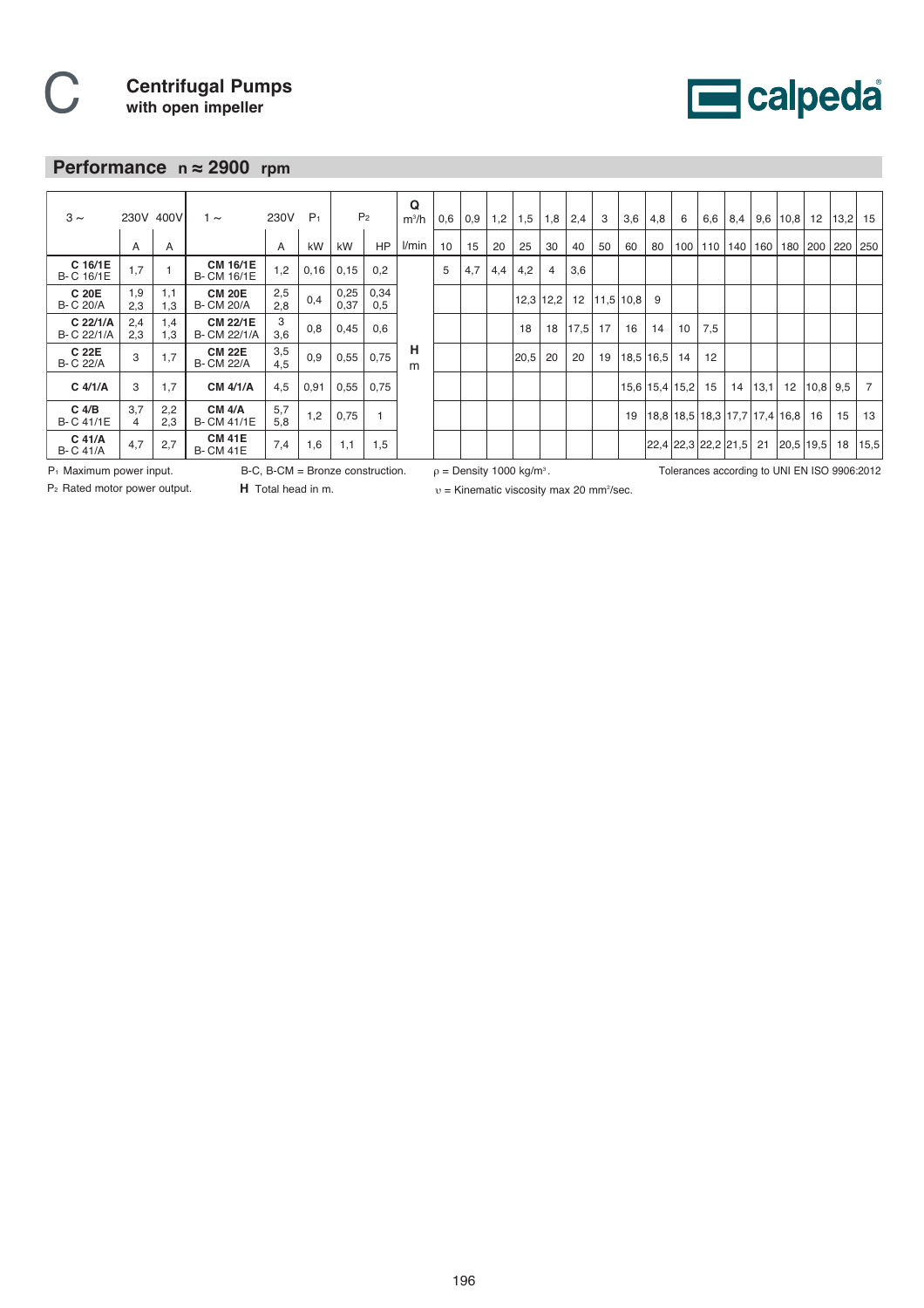

# **Dimensions and weights**





| <b>TYPF</b>        |     |    | κg |    |    |                       |     |
|--------------------|-----|----|----|----|----|-----------------------|-----|
|                    | h2  | h4 |    | ١O | IЗ | ັ                     | CМ  |
| C 20E              | 90  | C  | 67 | 82 | 60 | 6.8                   | 6.8 |
| C $22/1/A - C 22E$ | 110 |    |    | 94 |    | $ 8,3 - 8,3  8 - 8,3$ |     |



|                               |                                      | DN <sub>1</sub> | DN <sub>2</sub> |    |     |    |     |     |    |           |     | mm  |     |    |                |           |     |    |     |           | kg                       |              |                                                      |              |
|-------------------------------|--------------------------------------|-----------------|-----------------|----|-----|----|-----|-----|----|-----------|-----|-----|-----|----|----------------|-----------|-----|----|-----|-----------|--------------------------|--------------|------------------------------------------------------|--------------|
| <b>TYPE</b>                   |                                      |                 | <b>ISO 228</b>  | a  | fM  | h1 | h2  | Н   | h4 | <b>BB</b> | B   | AB  | A   | AA | K              | $\vert$ 1 | 2   | I3 | W   | <b>HA</b> | C                        | <b>CM</b>    | B-C                                                  | <b>B-CM</b>  |
| $\overline{\phantom{m}}$      | <b>B-C 20/A</b>                      | G.              | G <sup>1</sup>  | 35 | 303 | 71 | 90  | 182 |    | 106       | 90  | 134 | 112 | 22 | 7              | 70        | 84  | 60 | 105 | 10        | $\overline{\phantom{a}}$ |              | 9,1                                                  | 9,1          |
| -<br>$\overline{\phantom{m}}$ | <b>B-C 22/1/A</b><br><b>B-C 22/A</b> | G.              | G.              | 35 | 303 | 71 | 110 | 182 | 9  | 106       | 90  | 134 | 112 | 22 | $\overline{7}$ | 81        | 93  | 71 | 106 | 10        | $\overline{\phantom{a}}$ |              | 9,3<br>9,6                                           | 10,3<br>10,6 |
| $C$ 4/1/A $-$<br>$C$ 4/B      | $\overline{\phantom{0}}$             | G 11/2 G 11/2   |                 | 43 | 304 | 71 | 160 | 182 | 18 | 106       | 90  | 134 | 112 | 22 | $\overline{7}$ | 85        | 108 | 78 | 100 | 10        | 10,8<br>12.6             | 11.8<br>12.8 | $\overline{\phantom{a}}$<br>$\overline{\phantom{a}}$ |              |
| —<br>C 41/A                   | <b>B-C 41/1E</b><br><b>B-C 41/A</b>  | G 11/2 G 11/2   |                 | 43 | 380 | 80 | 160 | 208 | 9  | 125       | 100 | 155 | 125 | 30 | 9,5            | 85        | 108 | 78 | 132 | 10        | 18,5                     | 19,3         | 16,3<br>19,2                                         | 17,9<br>20,1 |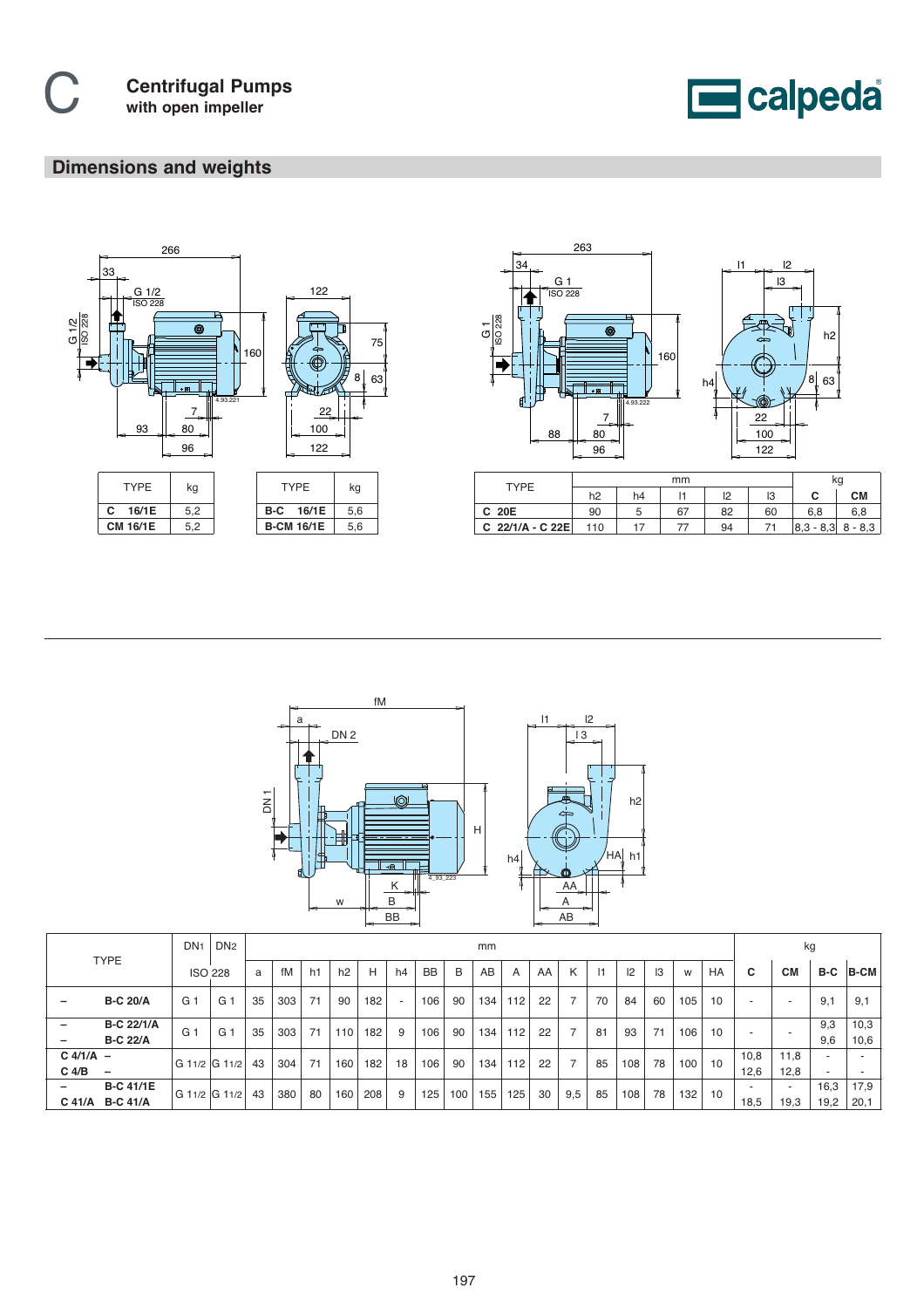



# **Characteristic curves n ≈ 2900 rpm**





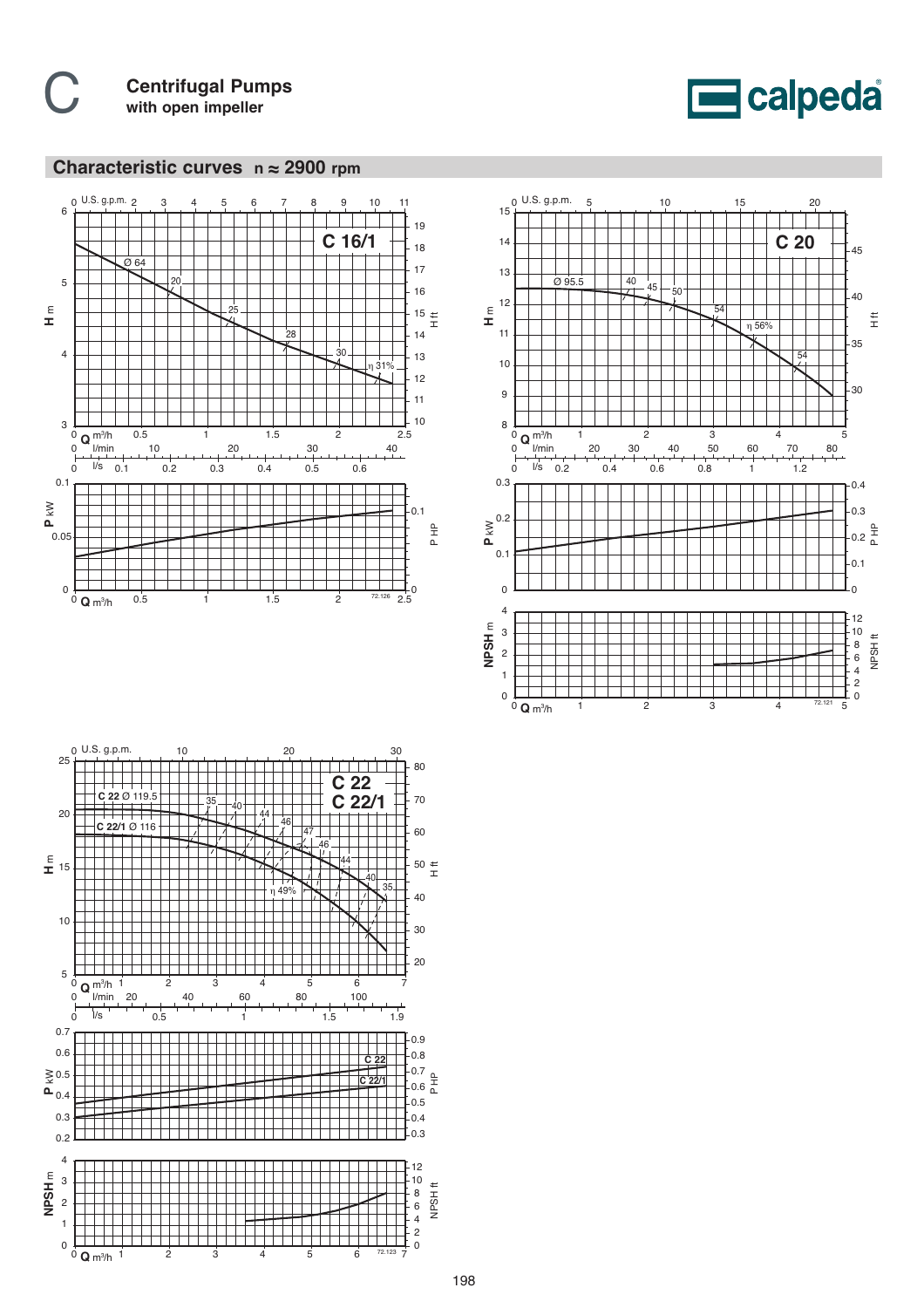

# **Characteristic curves n ≈ 2900 rpm**